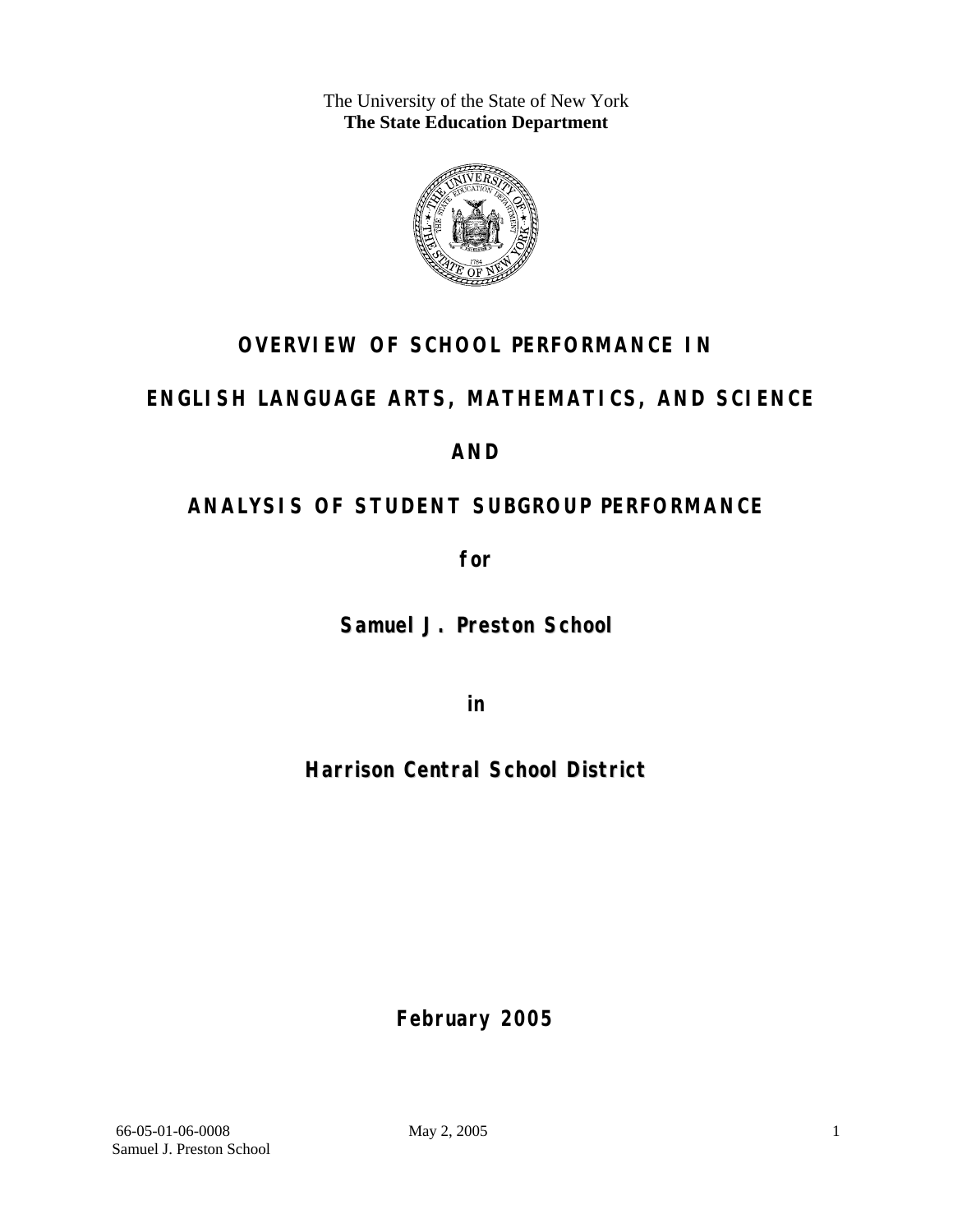#### **THE UNIVERSITY OF THE STATE OF NEW YORK**

#### **Regents of The University**

| Tonawanda             |
|-----------------------|
|                       |
| Staten Island         |
| New Rochelle          |
| Peru                  |
| <b>North Syracuse</b> |
| New York              |
| <b>Belle Harbor</b>   |
| <b>Buffalo</b>        |
| Hartsdale             |
| Albany                |
| <b>Bronx</b>          |
| <b>Binghamton</b>     |
| Rochester             |
| New York              |

### **President of The University and Commissioner of Education**

RICHARD P. MILLS

**Deputy Commissioner for Elementary, Middle, Secondary and Continuing Education**  JAMES A. KADAMUS

#### **Assistant Commissioner for Standards, Assessment and Reporting**  DAVID M. ABRAMS

**Coordinator, Information and Reporting Services** 

MARTHA P. MUSSER

The State Education Department does not discriminate on the basis of age, color, religion, creed, disability, marital status, veteran status, national origin, race, gender, genetic predisposition or carrier status, or sexual orientation in its educational programs, services and activities. Portions of this publication can be made available in a variety of formats, including braille, large print or audio tape, upon request. Inquiries concerning this policy of nondiscrimination should be directed to the Department's Office for Diversity, Ethics, and Access, Room 530, Education Building, Albany, NY 12234. **Requests for additional copies of this publication may be made by contacting the Publications Sales Desk, Room 309, Education Building, Albany, NY 12234.** 

Please address all correspondence about this report that is not related to data corrections to:

*School Report Card Coordinator Information and Reporting Services Team New York State Education Department Room 863 EBA 89 Washington Avenue Albany, NY 12234*  E-mail: *RPTCARD@mail.nysed.gov*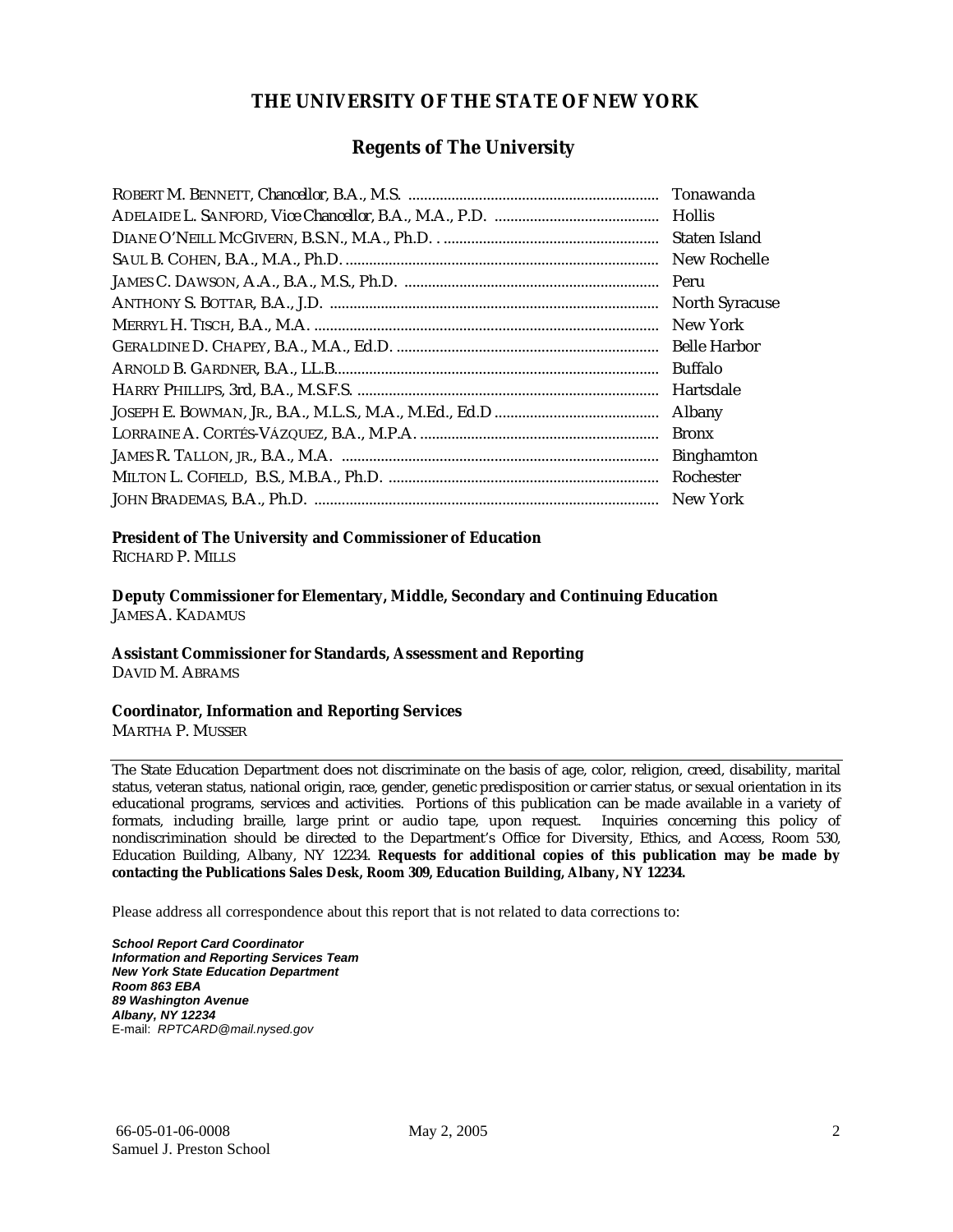The *New York State School Report Card* is an important part of the Board of Regents effort to raise learning standards for all students. It provides information to the public on student performance and other measures of school and district performance. Knowledge gained from the school report card on a school's strengths and weaknesses can be used to improve instruction and services to students.

The *New York State School Report Card* consists of three parts: the *Overview of School Performance in English Language Arts, Mathematics, and Science and Analysis of Student Subgroup Performance,* the *Comprehensive Information Report,* and the *Accountability Status Report*. The *Overview and Analysis* presents performance data on measures required by the federal No Child Left Behind Act: English, mathematics, science, and graduation rate. Performance data on other State assessments can be found in the *Comprehensive Information Report*. The *Accountability Status Report* provides information as to whether a school is making adequate progress toward enabling all students to achieve proficiency in English and mathematics.

State assessments are designed to help ensure that all students reach high learning standards. They show whether students are getting the foundation knowledge they need to succeed at the elementary, middle, and commencement levels and beyond. The State requires that students who are not making appropriate progress toward the standards receive academic intervention services.

In the *Overview*, performance on the elementary- and middle-level assessments in English language arts, mathematics, and science is reported in terms of mean scores and the percentage of students scoring at each of the four levels. These levels indicate performance on the standards from seriously deficient to advanced proficiency. Regents examination scores are reported in four score ranges. Scores of 65 to 100 are passing; scores of 55 to 64 earn credit toward a local diploma (with the approval of the local board of education). Though each elementary- and middle-level assessment is administered to students in a specific grade, secondary-level assessments are taken by students when they complete the coursework for the core curriculum. Therefore, the performance of students at the secondary level is measured for a student cohort rather than a group of students at a particular grade level. Students are grouped in cohorts according to the year in which they first entered grade 9.

The assessment data in the *Overview and Analysis* are for all tested students in the school, including general-education students and students with disabilities. In the *Overview*, each school's performance is compared with that of schools similar in grade level, district resources, and student needs as indicated by income and limited English proficiency (LEP) status. Each district's performance is compared with that of all public schools statewide. In the *Analysis*, performance is disaggregated by race/ethnicity, disability status, gender, LEP status, income level, and migrant status.

Explanations of terms referred to or symbols used in this part of the school report card may be found in the glossary on the last page. Further information on the school report card may be found in the guide, *Understanding Your School Report Card: February 2005*, available on the Information and Reporting Services Web site at www.emsc.nysed.gov/irts.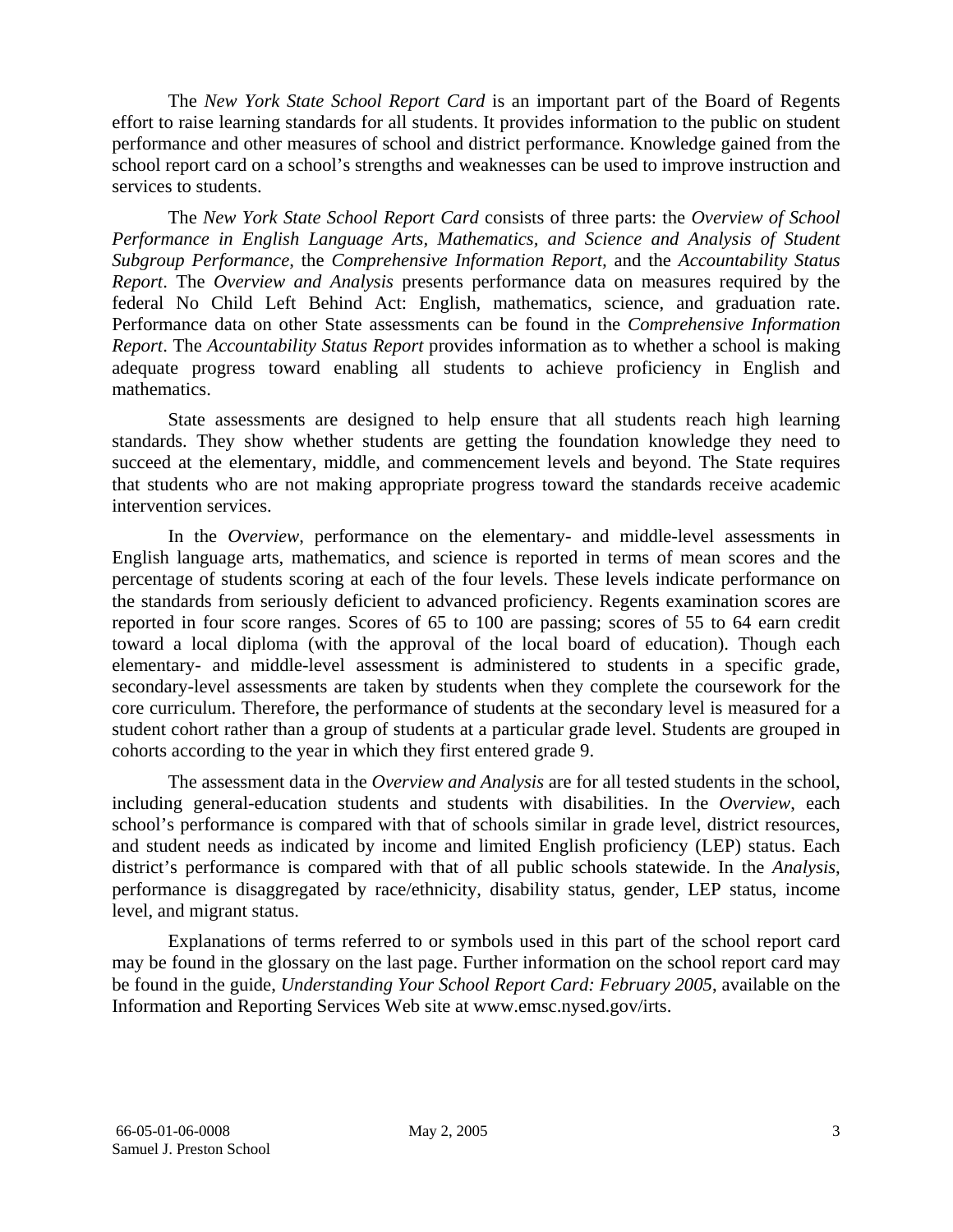# **Overview of School Performance in English Language Arts, Mathematics, and Science**

#### **School Profile**

| Principal:<br><b>Bruce Downer</b> | (914)630-3152<br>Phone: |                           |
|-----------------------------------|-------------------------|---------------------------|
| <b>Organization</b>               | Grade Range             | <b>Student Enrollment</b> |
| 2003-04                           | $K-5$                   | 318                       |

| 2002–03 School District-wide Total Expenditure per Pupil | \$20,544 |
|----------------------------------------------------------|----------|
|----------------------------------------------------------|----------|

### **2003–04 Core Classes Taught by Highly Qualified Teachers\***

| <b>Total Number of</b><br><b>Core Classes</b> | <b>Percent Taught</b><br>by Highly<br>Qualified<br><b>Teachers</b> |
|-----------------------------------------------|--------------------------------------------------------------------|
|                                               | 100%                                                               |

\*To meet the federal definition of "highly qualified," public school teachers of core academic subjects must have at least a bachelor's degree and be State certified for and demonstrate subject matter competency in the core academic subject(s) they teach.

#### **2003–04 Teachers with No Valid Teaching Certificate\***

| <b>Total Number of</b><br><b>Teachers</b> | <b>Percent with No</b><br><b>Valid Teaching</b><br><b>Certificate</b> |
|-------------------------------------------|-----------------------------------------------------------------------|
| 32                                        | 0%                                                                    |
| $\mathbf{A}$<br>$\cdots$                  |                                                                       |

\*Includes teachers with a modified temporary license.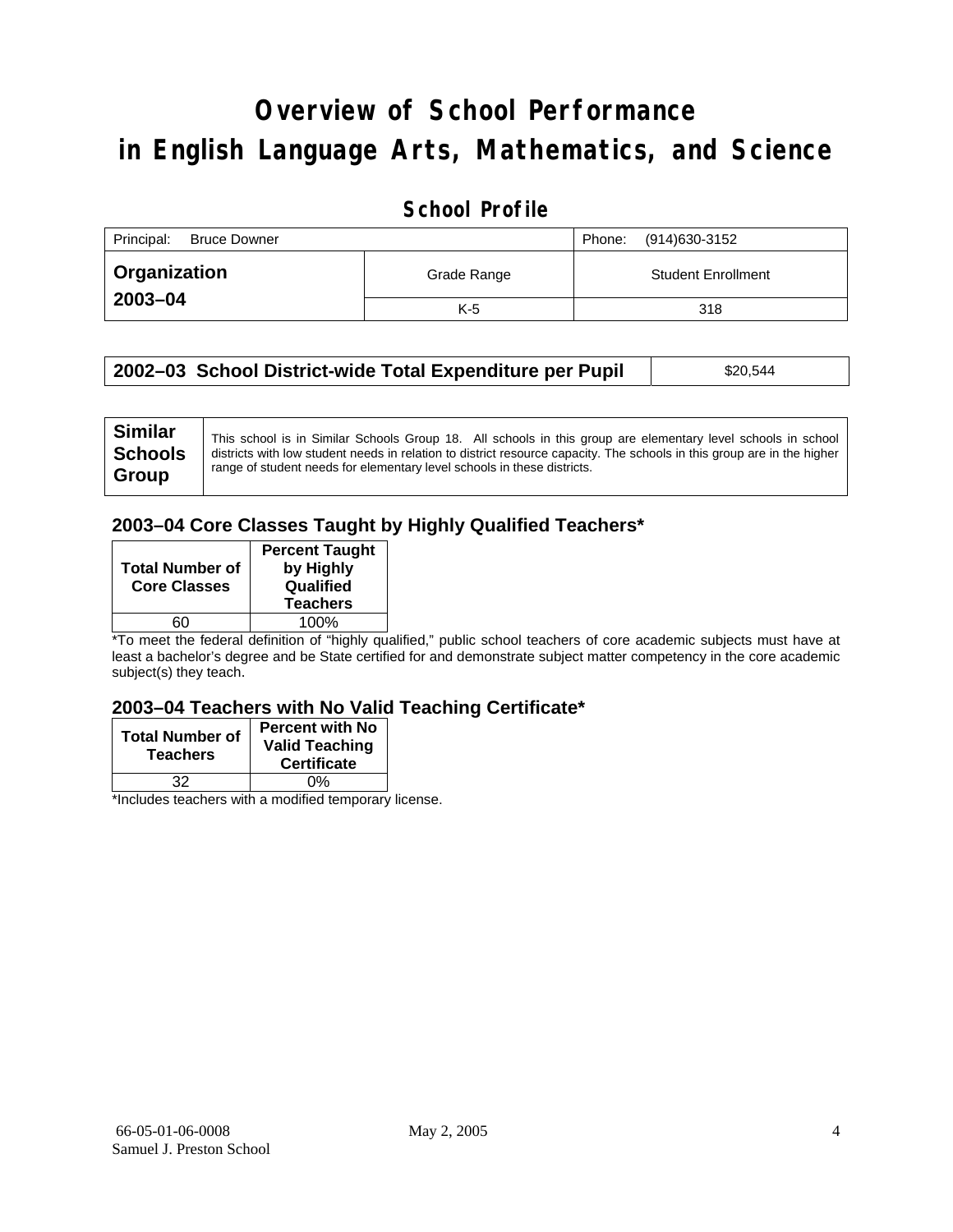English Language Arts



|                                               |                    | <b>Counts of Students</b> |                    |                    |                     |                   |
|-----------------------------------------------|--------------------|---------------------------|--------------------|--------------------|---------------------|-------------------|
| <b>Performance at I</b><br><b>This School</b> | Level 1<br>455-602 | Level 2<br>603-644        | Level 3<br>645-691 | Level 4<br>692-800 | <b>Total Tested</b> | <b>Mean Score</b> |
| Jan-Feb 2002                                  |                    |                           | 35                 | 15                 | 56                  | 676               |
| Feb 2003                                      |                    |                           | 40                 | 23                 | 67                  | 683               |
| <b>Feb 2004</b>                               |                    |                           | 26                 | 16                 | 43                  | 688               |

| Elementary-Level English Language Arts Levels — Listening, Reading, and Writing Standards |                                                                                                           |  |  |
|-------------------------------------------------------------------------------------------|-----------------------------------------------------------------------------------------------------------|--|--|
| Level 4                                                                                   | These students exceed the standards and are moving toward high performance on the Regents examination.    |  |  |
| Level 3                                                                                   | These students meet the standards and, with continued steady growth, should pass the Regents examination. |  |  |
| Level 2                                                                                   | These students <b>need extra help</b> to meet the standards and pass the Regents examination.             |  |  |
| Level 1                                                                                   | These students have serious academic deficiencies.                                                        |  |  |

**Performance of Limited English Proficient Students Taking the New York State English as a Second Language Achievement Test (NYSESLAT) as the Measure of English Language Arts Achievement**

| Grade 4 | Level 1 | Level 2 | Level 3 | Level 4 | <b>Total Tested</b> |
|---------|---------|---------|---------|---------|---------------------|
| 2004    |         |         | ,,      |         |                     |

**Performance of Students with Severe Disabilities on the New York State Alternate Assessment (NYSAA) in English** 

| <b>Elementary Level</b> | AA-Level | AA-Level 2 | AA-Level 3 | AA–Level 4 | <b>Total Tested</b> |
|-------------------------|----------|------------|------------|------------|---------------------|
| $2003 - 04$             |          |            |            |            |                     |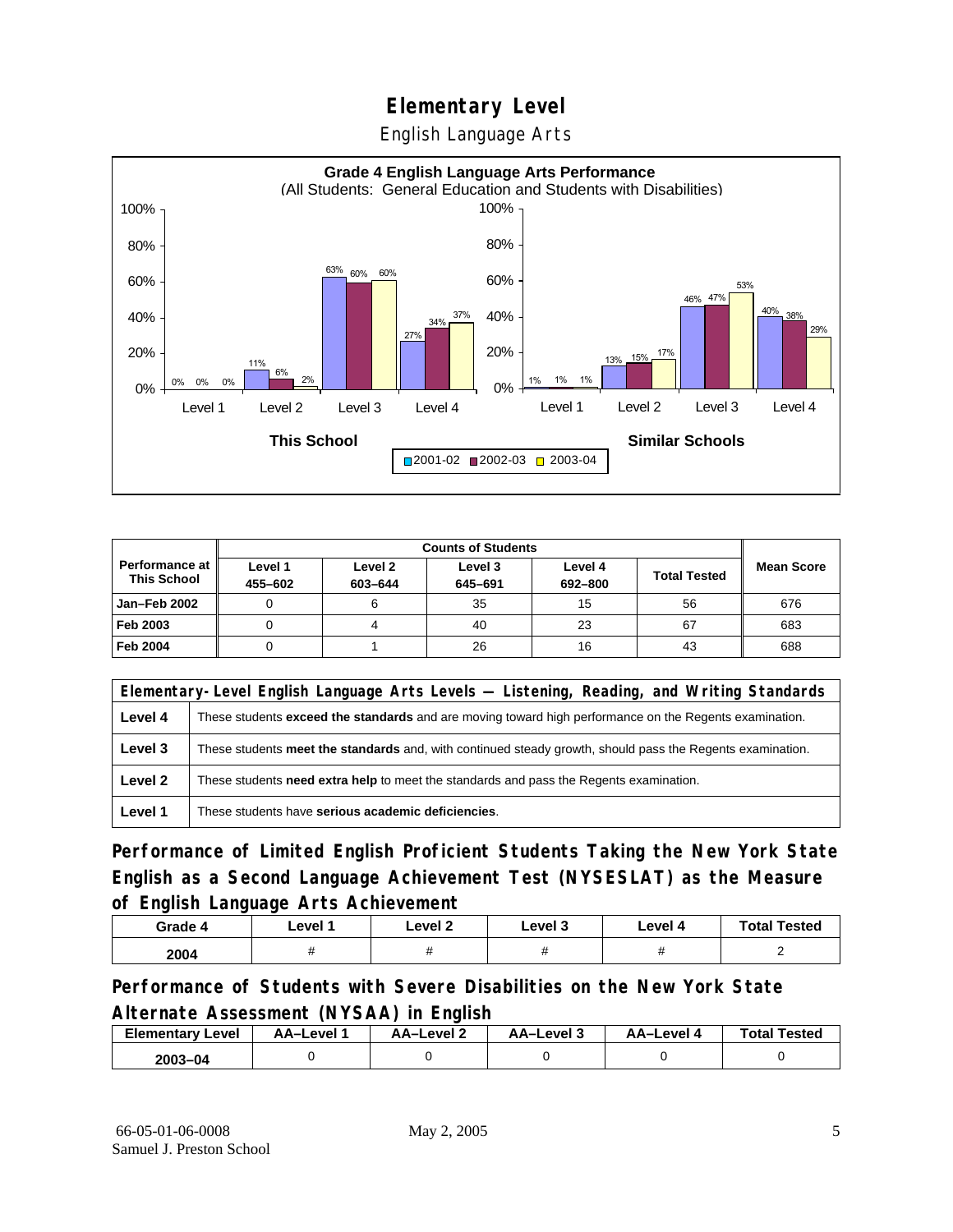#### Mathematics



|                                      |                    | <b>Counts of Students</b> |                    |                    |                     |                   |
|--------------------------------------|--------------------|---------------------------|--------------------|--------------------|---------------------|-------------------|
| Performance at<br><b>This School</b> | Level 1<br>448-601 | Level 2<br>602-636        | Level 3<br>637-677 | Level 4<br>678-810 | <b>Total Tested</b> | <b>Mean Score</b> |
| May 2002                             |                    |                           | 20                 | 32                 | 54                  | 684               |
| May 2003                             |                    |                           | 22                 | 43                 | 70                  | 685               |
| May 2004                             |                    |                           | 20                 | 25                 | 45                  | 686               |

| Elementary-Level Mathematics Levels -                                                             |                                                                                                               |  |  |
|---------------------------------------------------------------------------------------------------|---------------------------------------------------------------------------------------------------------------|--|--|
|                                                                                                   | Knowledge, Reasoning, and Problem-Solving Standards                                                           |  |  |
| Level 4                                                                                           | These students <b>exceed the standards</b> and are moving toward high performance on the Regents examination. |  |  |
| Level 3                                                                                           | These students meet the standards and, with continued steady growth, should pass the Regents examination.     |  |  |
| Level 2<br>These students need extra help to meet the standards and pass the Regents examination. |                                                                                                               |  |  |
| Level 1                                                                                           | These students have serious academic deficiencies.                                                            |  |  |

#### **Performance of Students with Severe Disabilities on the New York State Alternate Assessment (NYSAA) in Mathematics**

| <b>Elementary Level</b> | AA-Level | AA-Level 2 | AA-Level 3 | AA–Level 4 | <b>Total Tested</b> |
|-------------------------|----------|------------|------------|------------|---------------------|
| $2003 - 04$             |          |            |            |            |                     |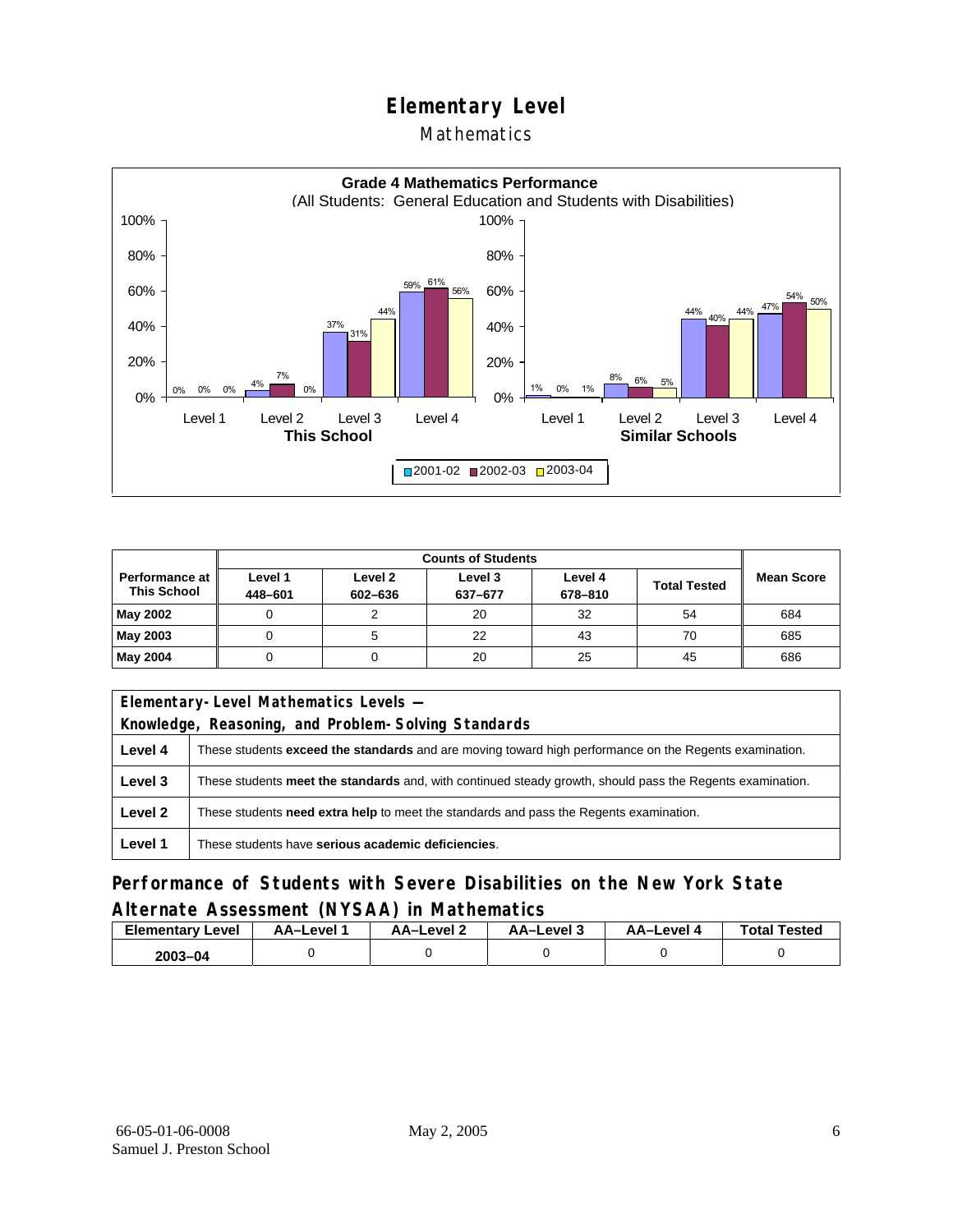Science\*



|                                      | <b>Counts of Students</b> |                      |                      |                   |                     |                   |  |  |
|--------------------------------------|---------------------------|----------------------|----------------------|-------------------|---------------------|-------------------|--|--|
| Performance at<br><b>This School</b> | Level 1<br>0-44           | Level 2<br>$45 - 64$ | Level 3<br>$65 - 84$ | Level 4<br>85-100 | <b>Total Tested</b> | <b>Mean Score</b> |  |  |
| May 2004                             |                           |                      | 10                   | 34                | 45                  | 88                |  |  |

| Elementary-Level Science Levels -                   |                                                                                                               |  |  |  |  |  |  |
|-----------------------------------------------------|---------------------------------------------------------------------------------------------------------------|--|--|--|--|--|--|
| Knowledge, Reasoning, and Problem-Solving Standards |                                                                                                               |  |  |  |  |  |  |
| Level 4                                             | These students <b>exceed the standards</b> and are moving toward high performance on the Regents examination. |  |  |  |  |  |  |
| Level 3                                             | These students meet the standards and, with continued steady growth, should pass the Regents examination.     |  |  |  |  |  |  |
| Level 2                                             | These students <b>need extra help</b> to meet the standards and pass the Regents examination.                 |  |  |  |  |  |  |
| Level 1                                             | These students have serious academic deficiencies.                                                            |  |  |  |  |  |  |

#### **Performance of Students with Severe Disabilities on the New York State Alternate Assessment (NYSAA) in Science**

| <b>Elementary Level</b> | AA-Level | AA–Level ∠ | د AA–Level | AA-Level 4 | <b>Total Tested</b> |
|-------------------------|----------|------------|------------|------------|---------------------|
| 2003-04                 |          |            |            |            |                     |

\*Only one year of data is shown because a new assessment in elementary-level science was administered for the first time in 2003–04.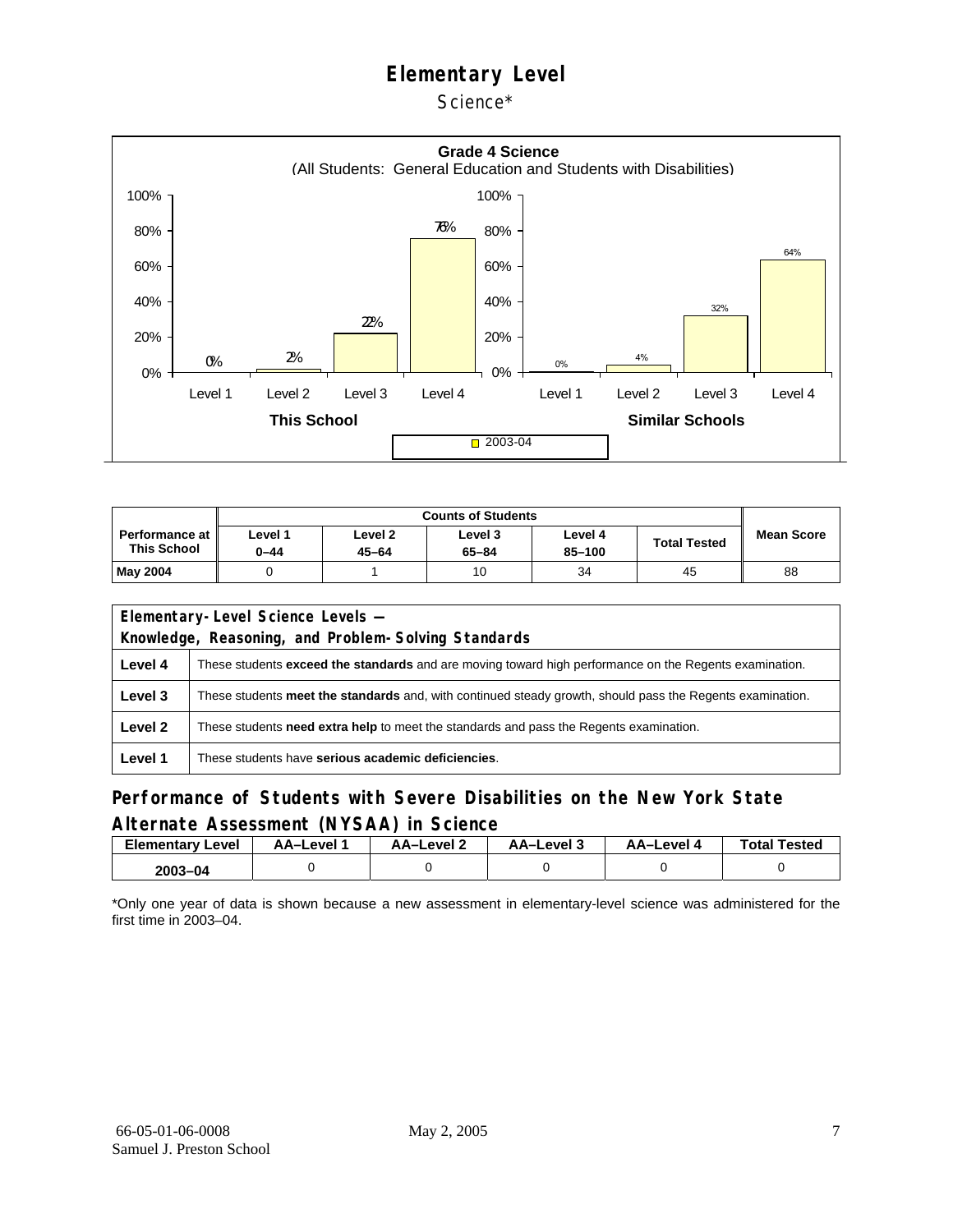## **Analysis of Student Subgroup Performance**

Historically, on State assessments the average performance of Black, Hispanic, and Native American students has been lower than that of White and Asian students. Similarly, students from lowincome families have not performed as well as those from higher income families. A high priority of the Board of Regents is to eliminate these gaps in student performance. In addition, Title I of the federal Elementary and Secondary Education Act includes explicit requirements "to ensure that students served by Title I are given the same opportunity to achieve to high standards and are held to the same high expectations as all students in each State."

This section of the school report card provides performance data for two years by racial/ethnic group, disability status, gender, English proficiency status, income level, and migrant status. The purpose of the student subgroup analyses is to determine if students who perform below the standards in any school tend to fall into particular groups, such as minority students, limited English proficient students, or economically disadvantaged students. If these analyses provide evidence that students in one of the groups achieve at a lower level than other students, the school and community should examine the reasons for this lower performance and make necessary changes in curriculum, instruction, and student support services to remedy these performance gaps. If your school did not report data for the 2003–04 school year for a subject and grade, a table showing data for subgroups in that subject and grade will not be included in the *Analysis*.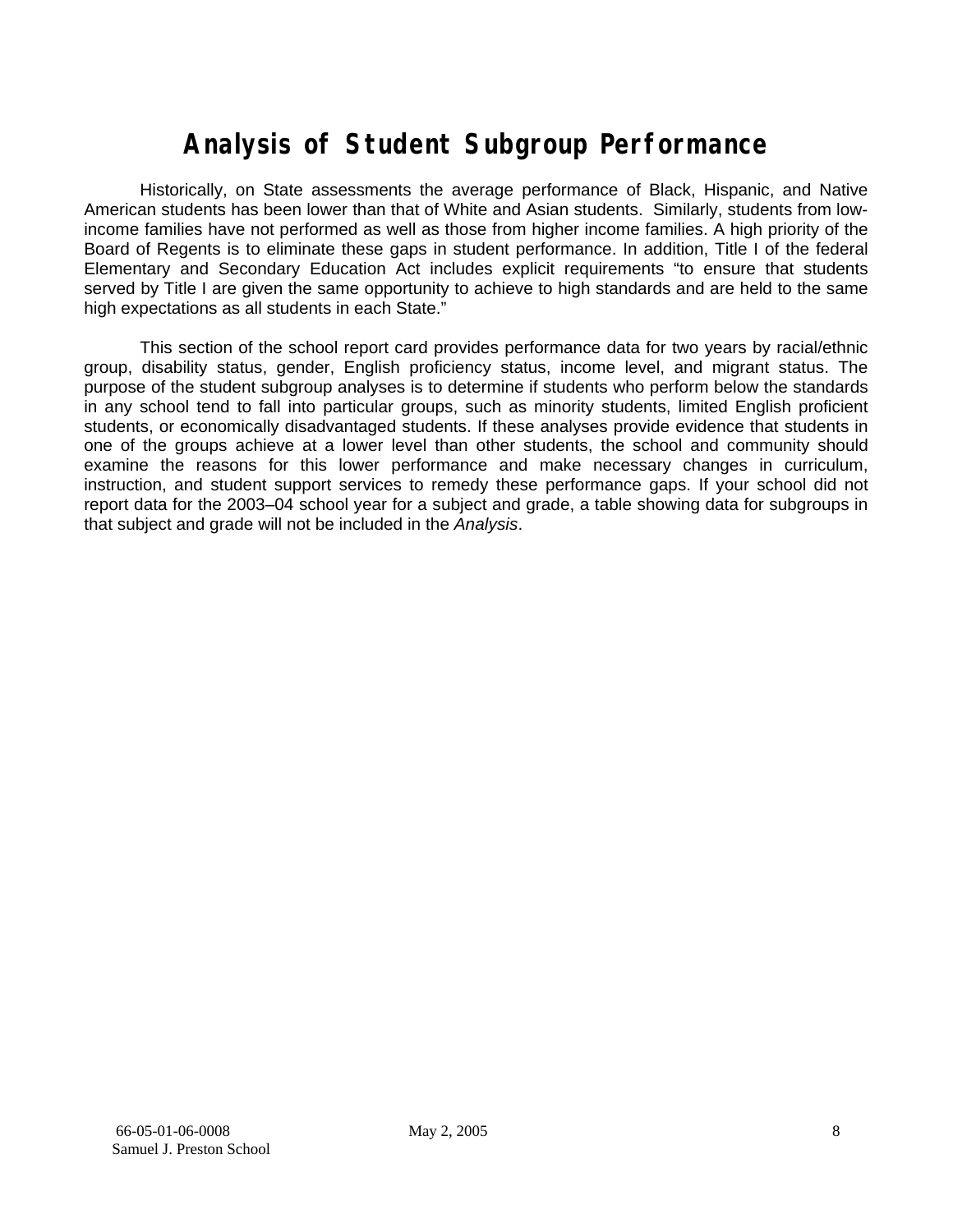### English Language Arts

|                                              |                                                                                   |             | 2002-03     |       | 2003-04                                                           |             |         |       |
|----------------------------------------------|-----------------------------------------------------------------------------------|-------------|-------------|-------|-------------------------------------------------------------------|-------------|---------|-------|
| <b>Student Subgroup</b>                      | <b>Percentages of Tested</b><br><b>Total</b><br><b>Students Scoring at Levels</b> |             |             | Total | <b>Percentages of Tested</b><br><b>Students Scoring at Levels</b> |             |         |       |
|                                              | <b>Tested</b>                                                                     | $2 - 4$     | $3 - 4$     | 4     | <b>Tested</b>                                                     | $2 - 4$     | $3 - 4$ | 4     |
| <b>Results by Race/Ethnicity</b>             |                                                                                   |             |             |       |                                                                   |             |         |       |
| American Indian/Alaskan Native               | 0                                                                                 | 0%          | 0%          | 0%    | 0                                                                 | 0%          | 0%      | 0%    |
| <b>Black</b>                                 | 0                                                                                 | 0%          | 0%          | 0%    | 2                                                                 | s           | s       | s     |
| Hispanic                                     | 15                                                                                | s           | s           | s     | 6                                                                 | $\mathbf s$ | s       | s     |
| Asian or Pacific Islander                    | $\overline{2}$                                                                    | s           | $\mathbf s$ | s     | 0                                                                 | 0%          | 0%      | $0\%$ |
| White                                        | 50                                                                                | 100%        | 94%         | 34%   | 35                                                                | 100%        | 97%     | 43%   |
| Total                                        | 67                                                                                | 100%        | 94%         | 34%   | 43                                                                | 100%        | 98%     | 37%   |
| Small Group Totals (s)                       | 17                                                                                | 100%        | 94%         | 35%   | 8                                                                 | 100%        | 100%    | 13%   |
| <b>Results by Disability Status</b>          |                                                                                   |             |             |       |                                                                   |             |         |       |
| General-education students                   | 64                                                                                | $\mathbf s$ | ${\tt s}$   | s     | 36                                                                | 100%        | 97%     | 44%   |
| Students with disabilities                   | 3                                                                                 | s           | $\mathbf s$ | s     | $\overline{7}$                                                    | 100%        | 100%    | $0\%$ |
| Total                                        | 67                                                                                | 100%        | 94%         | 34%   | 43                                                                | 100%        | 98%     | 37%   |
| <b>Results by Gender</b>                     |                                                                                   |             |             |       |                                                                   |             |         |       |
| Female                                       | 30                                                                                | 100%        | 97%         | 37%   | 23                                                                | 100%        | 96%     | 61%   |
| Male                                         | 37                                                                                | 100%        | 92%         | 32%   | 20                                                                | 100%        | 100%    | 10%   |
| Total                                        | 67                                                                                | 100%        | 94%         | 34%   | 43                                                                | 100%        | 98%     | 37%   |
| <b>Results by English Proficiency Status</b> |                                                                                   |             |             |       |                                                                   |             |         |       |
| English proficient                           | 67                                                                                | 100%        | 94%         | 34%   | 43                                                                | 100%        | 98%     | 37%   |
| Limited English proficient                   | $\mathbf 0$                                                                       | 0%          | 0%          | 0%    | 0                                                                 | 0%          | 0%      | 0%    |
| Total                                        | 67                                                                                | 100%        | 94%         | 34%   | 43                                                                | 100%        | 98%     | 37%   |
| <b>Results by Income Level</b>               |                                                                                   |             |             |       |                                                                   |             |         |       |
| Economically disadvantaged                   | 0                                                                                 | 0%          | 0%          | 0%    | 5                                                                 | 100%        | 100%    | 0%    |
| Not disadvantaged                            | 67                                                                                | 100%        | 94%         | 34%   | 38                                                                | 100%        | 97%     | 42%   |
| Total                                        | 67                                                                                | 100%        | 94%         | 34%   | 43                                                                | 100%        | 98%     | 37%   |
| <b>Results by Migrant Status</b>             |                                                                                   |             |             |       |                                                                   |             |         |       |
| Migrant family                               | $\mathbf 0$                                                                       | 0%          | 0%          | 0%    | 0                                                                 | 0%          | 0%      | 0%    |
| Not migrant family                           | 67                                                                                | 100%        | 94%         | 34%   | 43                                                                | 100%        | 98%     | 37%   |
| Total                                        | 67                                                                                | 100%        | 94%         | 34%   | 43                                                                | 100%        | 98%     | 37%   |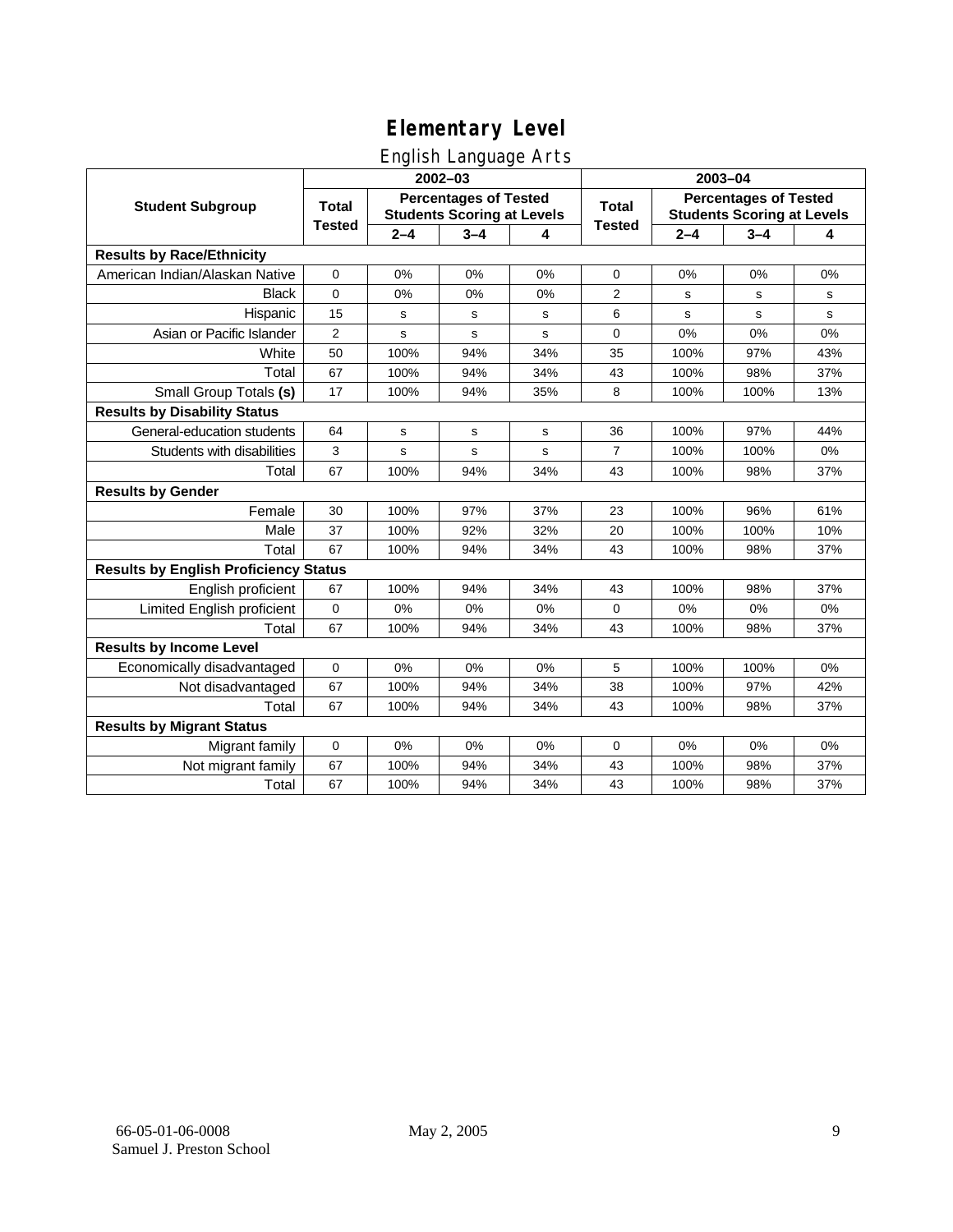### Mathematics

|                                              |                                                                                   |             | $2002 - 03$  |       | 2003-04                                                           |         |             |              |  |
|----------------------------------------------|-----------------------------------------------------------------------------------|-------------|--------------|-------|-------------------------------------------------------------------|---------|-------------|--------------|--|
| <b>Student Subgroup</b>                      | <b>Percentages of Tested</b><br><b>Total</b><br><b>Students Scoring at Levels</b> |             |              | Total | <b>Percentages of Tested</b><br><b>Students Scoring at Levels</b> |         |             |              |  |
|                                              | <b>Tested</b>                                                                     | $2 - 4$     | $3 - 4$      | 4     | <b>Tested</b>                                                     | $2 - 4$ | $3 - 4$     | 4            |  |
| <b>Results by Race/Ethnicity</b>             |                                                                                   |             |              |       |                                                                   |         |             |              |  |
| American Indian/Alaskan Native               | $\mathbf{0}$                                                                      | 0%          | 0%           | 0%    | $\Omega$                                                          | 0%      | 0%          | 0%           |  |
| <b>Black</b>                                 | 0                                                                                 | 0%          | 0%           | 0%    | $\overline{2}$                                                    | s       | s           | s            |  |
| Hispanic                                     | 19                                                                                | s           | s            | s     | 8                                                                 | s       | s           | $\mathbf{s}$ |  |
| Asian or Pacific Islander                    | $\overline{2}$                                                                    | s           | $\mathsf{s}$ | s     | 0                                                                 | 0%      | 0%          | 0%           |  |
| White                                        | 49                                                                                | 100%        | 98%          | 67%   | 35                                                                | 100%    | 100%        | 57%          |  |
| Total                                        | 70                                                                                | 100%        | 93%          | 61%   | 45                                                                | 100%    | 100%        | 56%          |  |
| Small Group Totals (s)                       | 21                                                                                | 100%        | 81%          | 48%   | 10                                                                | 100%    | 100%        | 50%          |  |
| <b>Results by Disability Status</b>          |                                                                                   |             |              |       |                                                                   |         |             |              |  |
| General-education students                   | 67                                                                                | s           | s            | s     | 38                                                                | 100%    | 100%        | 63%          |  |
| Students with disabilities                   | 3                                                                                 | s           | $\mathbf s$  | s     | $\overline{7}$                                                    | 100%    | 100%        | 14%          |  |
| Total                                        | 70                                                                                | 100%        | 93%          | 61%   | 45                                                                | 100%    | 100%        | 56%          |  |
| <b>Results by Gender</b>                     |                                                                                   |             |              |       |                                                                   |         |             |              |  |
| Female                                       | 32                                                                                | 100%        | 94%          | 53%   | 25                                                                | 100%    | 100%        | 52%          |  |
| Male                                         | 38                                                                                | 100%        | 92%          | 68%   | 20                                                                | 100%    | 100%        | 60%          |  |
| Total                                        | 70                                                                                | 100%        | 93%          | 61%   | 45                                                                | 100%    | 100%        | 56%          |  |
| <b>Results by English Proficiency Status</b> |                                                                                   |             |              |       |                                                                   |         |             |              |  |
| English proficient                           | 66                                                                                | $\mathbf s$ | s            | s     | 43                                                                | s       | $\mathbf s$ | s            |  |
| Limited English proficient                   | 4                                                                                 | s           | s            | s     | $\overline{2}$                                                    | s       | s           | $\mathbf{s}$ |  |
| Total                                        | 70                                                                                | 100%        | 93%          | 61%   | 45                                                                | 100%    | 100%        | 56%          |  |
| <b>Results by Income Level</b>               |                                                                                   |             |              |       |                                                                   |         |             |              |  |
| Economically disadvantaged                   | 0                                                                                 | 0%          | 0%           | 0%    | 6                                                                 | 100%    | 100%        | 67%          |  |
| Not disadvantaged                            | 70                                                                                | 100%        | 93%          | 61%   | 39                                                                | 100%    | 100%        | 54%          |  |
| Total                                        | 70                                                                                | 100%        | 93%          | 61%   | 45                                                                | 100%    | 100%        | 56%          |  |
| <b>Results by Migrant Status</b>             |                                                                                   |             |              |       |                                                                   |         |             |              |  |
| Migrant family                               | 0                                                                                 | 0%          | 0%           | 0%    | 0                                                                 | 0%      | 0%          | 0%           |  |
| Not migrant family                           | 70                                                                                | 100%        | 93%          | 61%   | 45                                                                | 100%    | 100%        | 56%          |  |
| Total                                        | 70                                                                                | 100%        | 93%          | 61%   | 45                                                                | 100%    | 100%        | 56%          |  |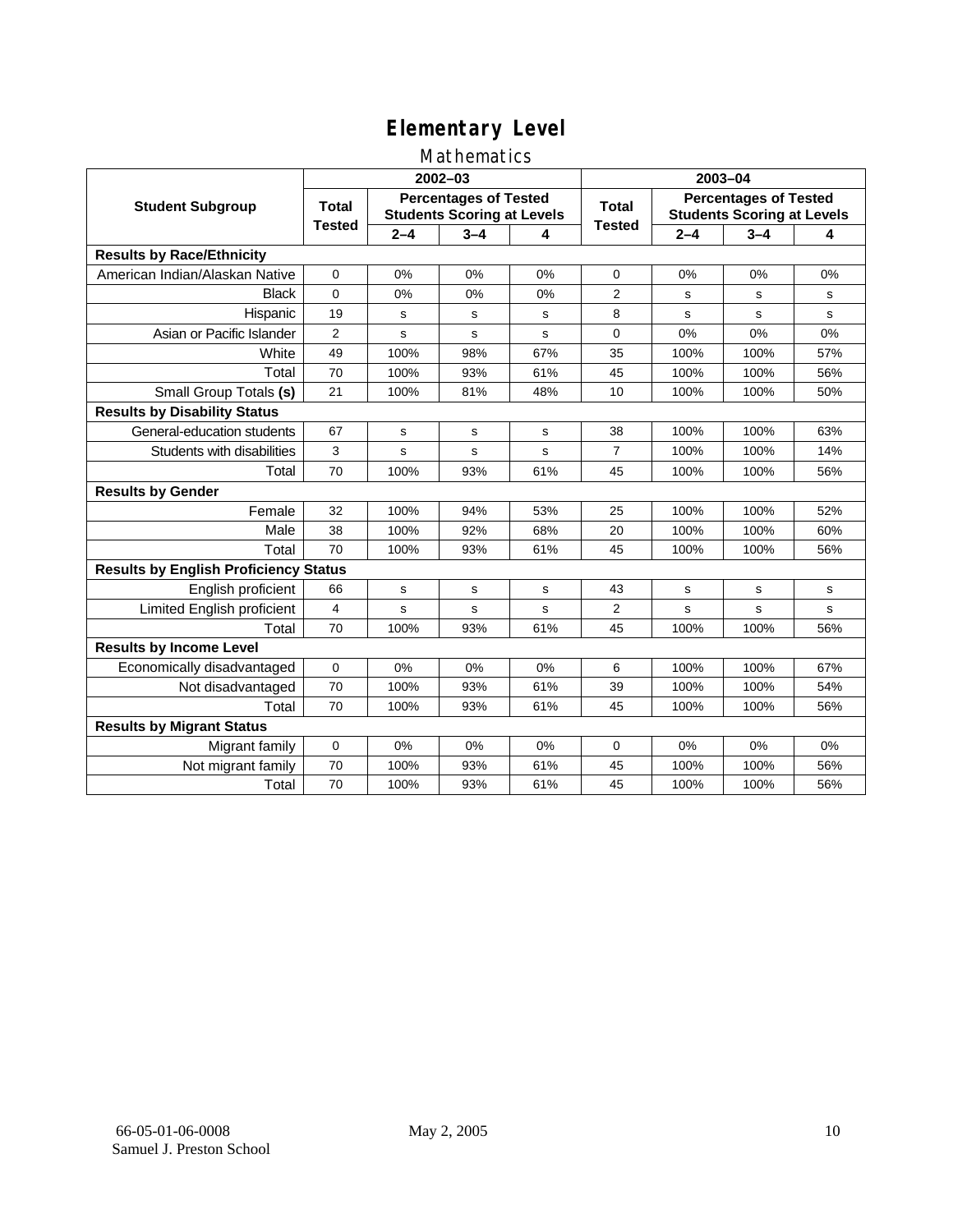#### Science\*

|                                              | 2003-04                |                                                                   |         |     |  |  |  |
|----------------------------------------------|------------------------|-------------------------------------------------------------------|---------|-----|--|--|--|
| <b>Student Subgroup</b>                      | <b>Total</b><br>Tested | <b>Percentages of Tested</b><br><b>Students Scoring at Levels</b> |         |     |  |  |  |
|                                              |                        | $2 - 4$                                                           | $3 - 4$ | 4   |  |  |  |
| <b>Results by Race/Ethnicity</b>             |                        |                                                                   |         |     |  |  |  |
| American Indian/Alaskan Native               | $\Omega$               | 0%                                                                | 0%      | 0%  |  |  |  |
| <b>Black</b>                                 | $\overline{2}$         | s                                                                 | s       | s   |  |  |  |
| Hispanic                                     | 9                      | S                                                                 | s       | S   |  |  |  |
| Asian or Pacific Islander                    | 0                      | 0%<br>0%                                                          |         | 0%  |  |  |  |
| White                                        | 34                     | 100%                                                              | 100%    | 79% |  |  |  |
| Total                                        | 45                     | 100%                                                              | 98%     | 76% |  |  |  |
| Small Group Totals (s)                       | 11                     | 100%                                                              | 91%     | 64% |  |  |  |
| <b>Results by Disability Status</b>          |                        |                                                                   |         |     |  |  |  |
| General-education students                   | 39                     | 100%                                                              | 97%     | 82% |  |  |  |
| Students with disabilities                   | 6                      | 100%                                                              | 100%    | 33% |  |  |  |
| Total                                        | 45                     | 100%                                                              | 98%     | 76% |  |  |  |
| <b>Results by Gender</b>                     |                        |                                                                   |         |     |  |  |  |
| Female                                       | 25                     | 100%                                                              | 100%    | 76% |  |  |  |
| Male                                         | 20                     | 100%                                                              | 95%     | 75% |  |  |  |
| Total                                        | 45                     | 100%                                                              | 98%     | 76% |  |  |  |
| <b>Results by English Proficiency Status</b> |                        |                                                                   |         |     |  |  |  |
| English proficient                           | 43                     | s                                                                 | s       | s   |  |  |  |
| Limited English proficient                   | $\overline{2}$         | S                                                                 | s       | s   |  |  |  |
| Total                                        | 45                     | 100%                                                              | 98%     | 76% |  |  |  |
| <b>Results by Income Level</b>               |                        |                                                                   |         |     |  |  |  |
| Economically disadvantaged                   | 6                      | 100%                                                              | 100%    | 83% |  |  |  |
| Not disadvantaged                            | 39                     | 100%                                                              | 97%     | 74% |  |  |  |
| Total                                        | 45                     | 100%                                                              | 98%     | 76% |  |  |  |
| <b>Results by Migrant Status</b>             |                        |                                                                   |         |     |  |  |  |
| Migrant family                               | 0                      | 0%                                                                | 0%      | 0%  |  |  |  |
| Not migrant family                           | 45                     | 100%                                                              | 98%     | 76% |  |  |  |
| Total                                        | 45                     | 100%                                                              | 98%     | 76% |  |  |  |

\*Only one year of data is shown because a new assessment in elementary-level science was administered for the first time in 2003–04.